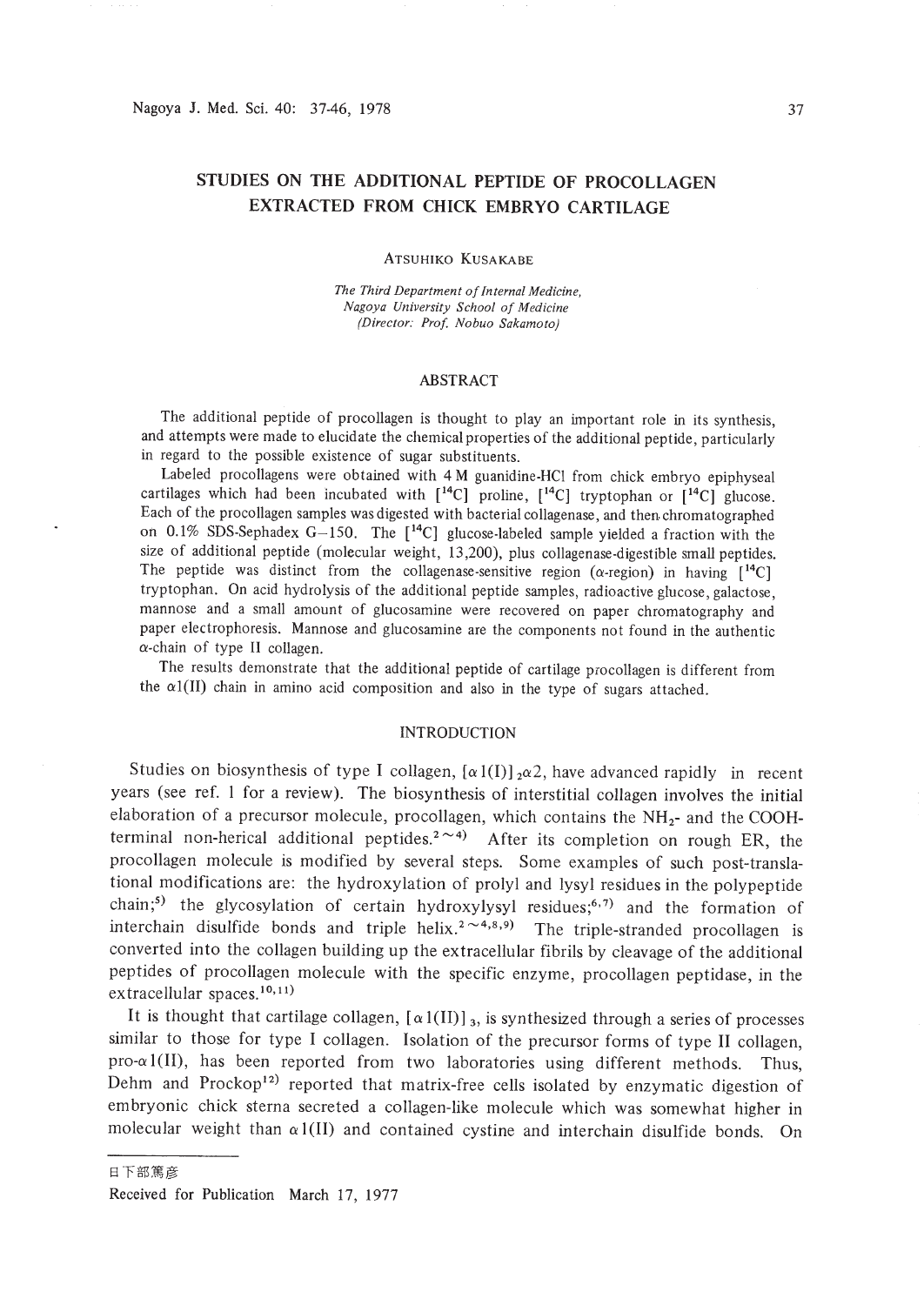the other hand, Oohira *et at.* 13) demonstrated the presence in chick embryo epiphyses of a guanidine-HCl extractable collagen which can be converted to  $\alpha$ 1(II) with a reduction of molecular weight as judged by pulse-chase experiments.

Functions postulated for a procollagen include initiation of triple helix formation,<sup>2 $\sim$ 4</sup>.  $8,9,14)$  inhibition of intracellular fibrogenesis,<sup>15)</sup> facilitation of transmembrane movement of the protein,<sup>16,17)</sup> and participation in the appropriate lateral aggregation and crosslinking of collagen during extracellular fibrogenesis. 18) The additional peptides of procollagen are thought therefore to play an important role in these processes, and it is certainly desirable to elucidate the chemical properties of additional peptides.

In this paper, some chemical properties of the additional peptide of cartilage procollagen are described. 19,20)

### MATERIALS

The following commercial materials were used: L-[U-14C) proline, 205 mCi per mmole, from New England Nuclear, Boston; D-[U-<sup>14</sup>C] glucose, 180 mCi per mmole, from International Chemical and Nuclear Corp., Irvine; L-[3-14C) tryptophan, 58 mCi per mmole, from Radiochemical Center, Amersham; carboxymethyl (CM) cellulose, Whatman CM-32, microgranular, from H. Reeve Angel & Co., London; Bio-Gel A-5m, 200-400 mesh, from Bio-Rad Laboratories; Sephadex G-150, from Pharmacia, Uppsala; and Diaflo membrane PM-IO from Amicon Corp., Lexington. All of the other chemicals were of the highest purity of commercially available reagents.

A highly purified preparation of collagenase from *Clostridium histolyticum* was kindly offered by Dr. Ohya, Amano Pharmaceutical Co., Nagoya.

Fertile eggs were obtained from a local supplier on day 9 and were incubated in a moist atmosphere at  $38^{\circ}$  until they were used on day 12 or 13.

### METHODS

# *Incubation Method*

The cartilagenous portions of the tibias and femurs were prepared as previously reported. 13) Each incubation mixture consisted of about 300 mg of cartilage pieces. The tissues were preincubated at  $37^{\circ}$  for 20 min with gentle shaking in 1 ml of Eagle's MEM (medium A) or Krebs medium B (medium B) containing 10% fetal calf serum and 0.005% ascorbic acid in order to decrease the intracellular amino acid and glucose pools. Following this preincubation,  $5 \mu Ci$  of  $[14C]$  proline were added to the suspensions in medium A, and 25  $\mu$ Ci of [<sup>14</sup>C] glucose or 5  $\mu$ Ci of [<sup>14</sup>C] tryptophan to the suspensions in medium B. Incubation was allowed to continue for 30 min with  $[$ <sup>14</sup>C] proline, for 60 min with  $[$ <sup>14</sup>C] tryptophan or for 120 min with  $[14C]$  glucose.

### *Extraction Method*

At the end of the incubation periods, the cartilages were placed in 20 vol. of cold  $2\%$ perchloric acid. After 30 min, the tissues were transferred to 20 vol. of cold 50 % ethanol and allowed to stand for 60 min. After these pretreatments, the cartilages were suspended in 15 vol. of 4 M guanidine-HCI (containing 50 mM Tris-HCI, pH 7.5) and then heated in a boiling water bath for 5 min. The suspensions were then stirred for 40 hours at room temperature. The cartilage residues were removed by centrifugation, and the supernatant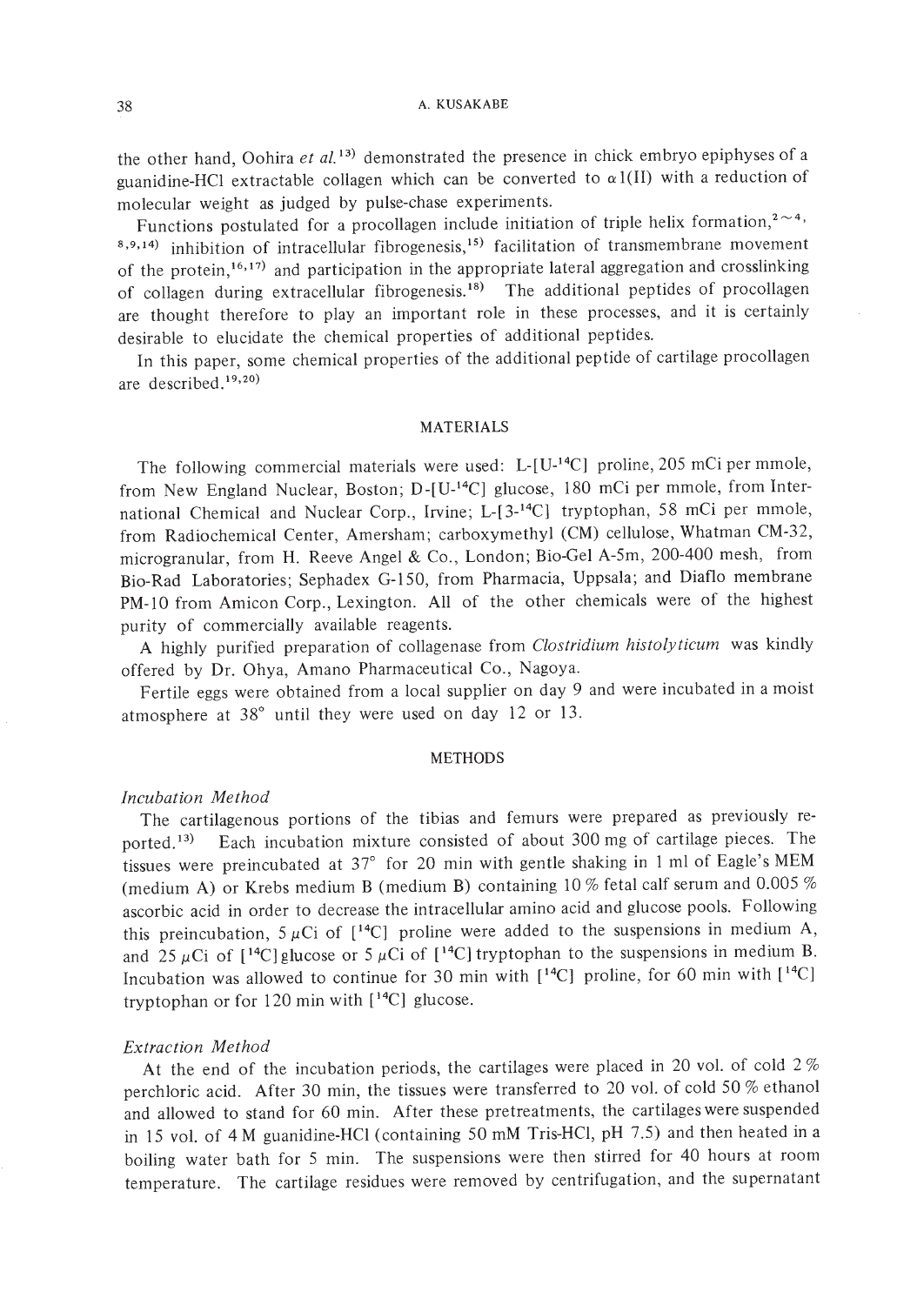was collected for gel filtration.

### *Gel Filtration and CM Cellulose Column Chromatography*

About 5 ml  $(3 \times 10^5 \text{ cpm})$  of the guanidine-HCl extracts were chromatographed on a column  $(2.1 \times 140 \text{ cm})$  of Bio-Gel A-5m  $(200-400 \text{ mesh})$  in 2 M guanidine-HCl containing 50 mM Tris-HCI, pH 7.5, at room temperature. Fractions of 5 ml were collected and assayed for radioactivity.

Radioactive material eluting in the  $\alpha$ -fraction was pooled, concentrated to 5 ml on a Diaflo PM-IO membrane, and, after mixing with 3 mg of acid-soluble collagen from rat skin (internal marker), dialyzed at 4° against five I-liter changes of 4 M urea containing 0.04 M sodium acetate buffer, pH 4.8. The sample was then heated to  $40^{\circ}$  for 10 min and chromatographed on a CM-cellulose column (1.6  $\times$  3 cm) that had been equilibrated at 40° by use of a linear gradient of NaCl from 0 to  $0.08$  M in the equilibrating buffer.<sup>13)</sup> Fractions of 2 ml were collected and assayed for both radio-activity and absorbance at 230 nm.

### *Collagenase Digestion*

About  $2 \times 10^4$  cpm each of the pro- $\alpha$ 1(II) fractions obtained by CM-cellulose chromatography was mixed with solid guanidine-HCI to give a concentration of 2 M, concentrated to 2 ml on a Diaflo PM-10 membrane, and then diluted with 4 ml of water. To this solution, 18 ml of 95 % ethanol containing 1.3 % potassium acetate were added and, after standing at  $0^{\circ}$  for 1 hour, the precipitate was collected by centrifugation. The precipitation with ethanol was carried out for two additional times to ensure elimination of urea and guanidine-HC I. The final precipitate was dissolved in I ml of a solution consisting of 20 mM Tris-HC1 (pH 7.5), 10 mM KC1, 10 mM CaC1<sub>2</sub>, 1.5 mM MgC1<sub>2</sub> and 0.1 mg collagenase, and incubated at 37° for 2 hours. The collagenase digestion was terminated by addition of solid sodium dodecyl sulfate (SDS) to give a final concentration of 2 %.

For gel filtration of collagenase digests, the mixture was adjusted to  $2\%$  2-mercaptoethanol and, after incubation at 37° overnight, loaded on a Sephadex G-150 column (1.5  $\times$  65 cm) equilibrated with 0.1 % SDS-20 mM Tris-HCl, pH 7.5. The column was eluted with the same SDS-Tris-HCI buffer at room temperature. Fractions of 1.2 ml were collected and assayed for radioactivity.

# *Acid Hydrolysis of Procollagen for Sugar Analysis*

Fractions corresponding to the  $[14C]$  glucose-labeled additional peptide were collected, lyophilized, and redissolved in water. To a  $1 \times 10^4$  cpm portion of the sample, 0.2  $\mu$ mole each of glucose, galactose, mannose, glucosamine and galactosamine were added as carrier, and the mixture was subjected to hydrolysis with 2 M HCI at 100° for 4 hours. The hydrolyzate was evaporated to dryness under reduced pressure, dissolved in water and passed successively through columns of Dowex 50-H<sup>+</sup> and Dowex 1-HCO<sub>3</sub> (each bed vol., about I mI).

# *Count of Radioactivity*

Radioactivity was counted in a Horiba liquid scintillation spectrometer, model LS-500 (Horiba Seisakusho, Kyoto) with 10 ml of a solution of 4 g of 2,5-diphenyloxazole and 50 mg of I,4-bis-2-( 4-methyl-5-phenyl-oxazolyl)benzene in a liter of toluene.

As indicated in the Methods, cartilage pieces were incubated with  $[14C]$  proline,  $[14C]$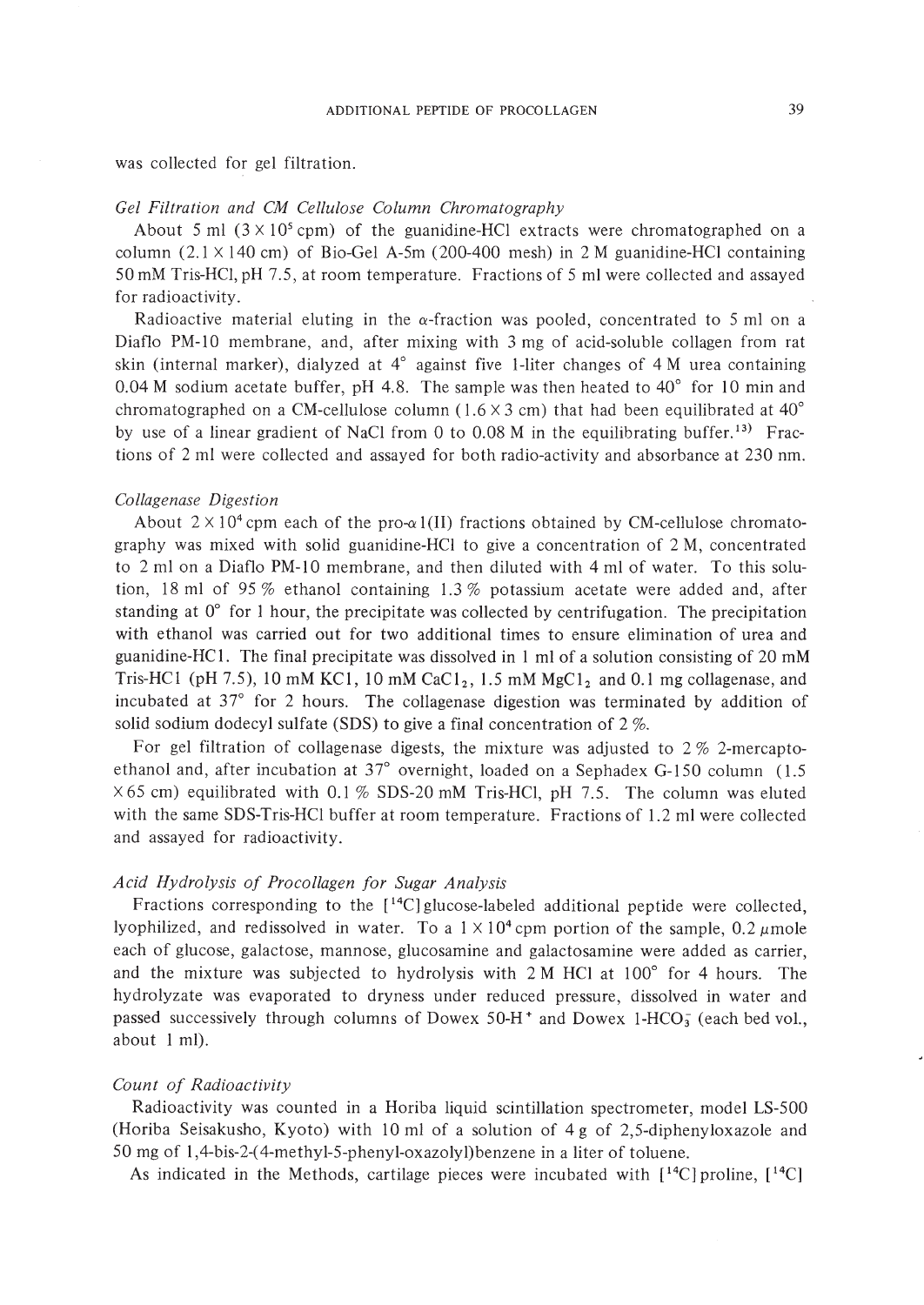# RESULTS

tryptophan or  $[14C]$  glucose. The labeled tissues in each mixtures were then extracted by stirring in 4 M guanidine-HCI (pH 7.5). The yields of 4 M guanidine-HCI soluble radioactivity, expressed as percentage of the total radioactivity incorporated into cartilages, were about 85 % from  $[14C]$  proline-labeled sample, and about 55 % from the  $[14C]$ tryptophan- or [14C] glucose-labeled sample. The extracts were chromatographed on Bio-Gel A-5m (Fig. 1). The [ 14C] proline-labeled sample was eluted mostly in a large peak (No. 53) corresponding to the single type of  $\alpha$ -chain (called " $\alpha$ -fraction") (Fig. 1A). The [ 14C] tryptophan-labeled sample showed a more disperse pattern, plus a small peak corresponding to  $\alpha$ -fraction (Fig 1B). The [14C] glucose-labeled sample also gave a small peak corresponding to  $\alpha$ -fraction. In this case, however, about 70 % of the incorporated <sup>14</sup>C was eluted in the void volume (No. 34) (Fig. 1C). It has been reported that most of the  $14C$  in the void volume represents proteochondroitin sulfate.<sup>21)</sup>

Each of the radioactive fraction corresponding to  $\alpha$ -fraction was subjected to CM-cellulose chromatography as described under "Methods" (Fig. 2). The  $[$ <sup>14</sup>C] proline- and  $[$ <sup>14</sup>C]



- Fig. 1. Chromatography on Bio-Gel A-Sm of the extract from epiphyseal cartilage incubated for 30 min with  $\lceil$ <sup>14</sup>C | proline (panel A), for 60 min with  $\lceil$ <sup>14</sup>C | tryptophan (panel B), or for 120 min with  $[$ <sup>14</sup>C] glucose (panel C). Bar above curves indicates the fractions corresponding to  $\alpha$ -chains. The Vo was Fraction 34 and the Vt was Fraction 98.
- Fig. 2. Chromatography on CM-cellulose of the <sup>14</sup>C-labeled  $\alpha$ -fractions from cartilage incubated with [<sup>14</sup>C] proline (panel A), [<sup>14</sup>C] tryptophan (panel B) or [<sup>14</sup>C] glucose (panel C) as described in Methods. Radioactivity  $(\bullet \longrightarrow)$  and absorbance at 230 nm  $(\dots \dots \dots)$  are shown.  $\alpha 1(1)$ ,  $\beta$ 12 and  $\alpha$ 2 indicate the elution position of rat skin collagen.

Bar above curves,  $\alpha I(II)$  and pro- $\alpha I(II)$ , indicates the elution position of cartilage collagen and its procollagen, respectively.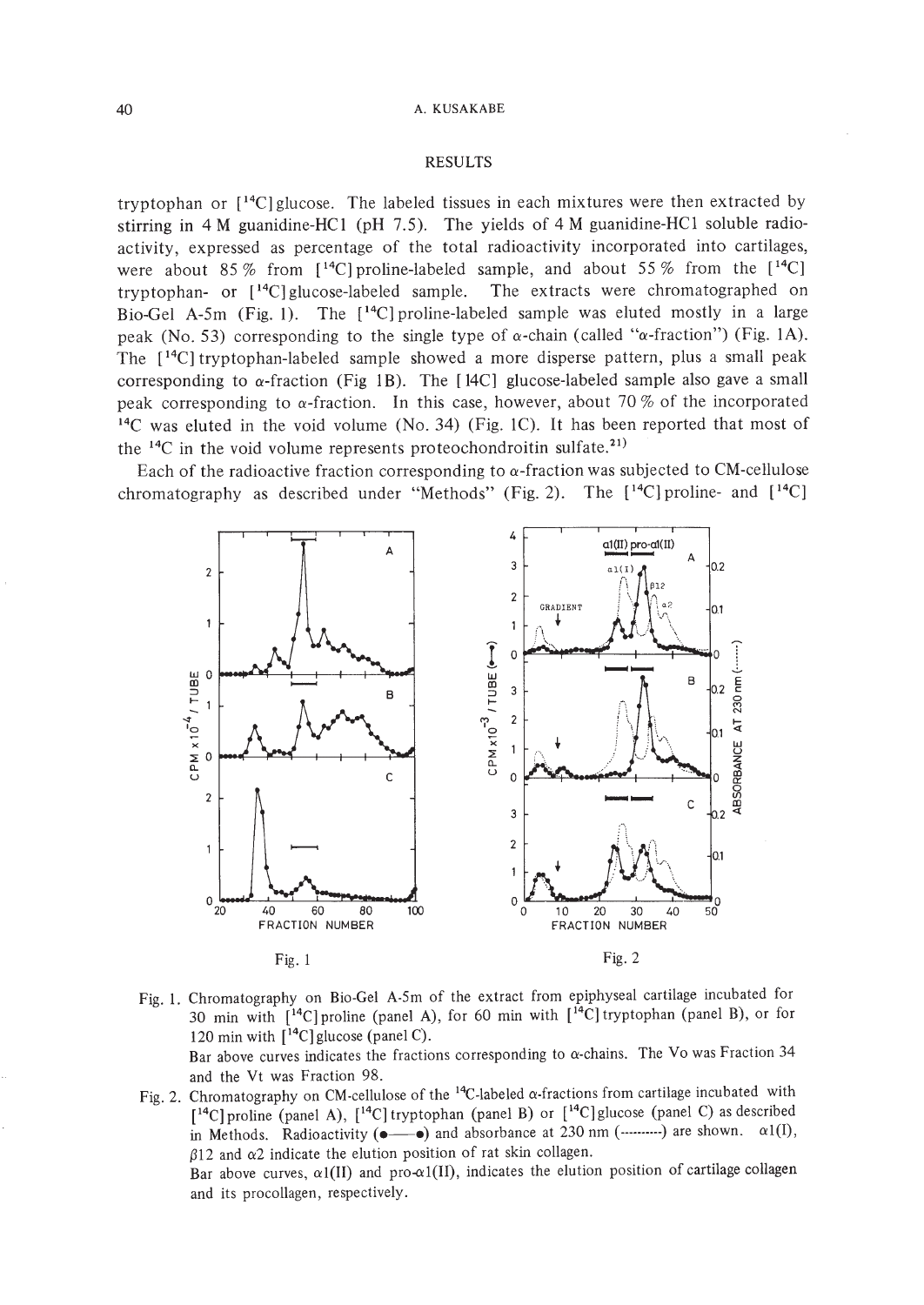glucose-labeled samples were eluted as two major peaks in the regions previously identified containing  $\alpha$  l(II) and pro- $\alpha$  l(II), respectively (Fig. 2A and 2C).

In contrast, the [14C] tryptophan-labeled sample was eluted almost exclusively as pro- $\alpha$ 1(II) (Fig. 2B). Tryptophan is known to be an amino acid present in the additional peptides of the cartilage procollagen but not in the  $\alpha$ 1(II) (3, 12). Therefore, the presence of tryptophan can be taken as evidence that the fraction represents the additional peptide.

For the separation of the additional peptide from the other peptide portions of procollagen, the pro- $\alpha$ 1(II) samples obtained by these procedures were digested with highly purified bacterial collagenase and the digests were chromatographed on SDS-Sephadex G-150 as described under "Methods" (Fig. 3). In the case of [14C] proline-labeling, over 80 % of the incorporated  $[$ <sup>14</sup>C] proline became eluted near the end of the column (Fig. 3A). The incorporated  $[14C]$  tryptophan, in contrast, became eluted almost exclusively in a peak slightly ahead of the elution position of a cytochrome c marker (molecular weight, 12, 384) (Fig. 3B). As above mentioned, this peak must correspond to the additional peptide of cartilage procollagen. In order to estimate its molecular weight, the additional peptide fraction from  $[$ <sup>14</sup>C] tryptophan-labeled procollagen was submitted to an SDS-10 % polyacrylamide gel electrophoresis<sup>22)</sup> which was calibrated using ovalbumin (mol. wt. 43,000), trypsin (mol. wt. 23,800) and cytochrome c (mol. wt. 12,384). A single band was obtained in the gel electrophoresis as monitored for the presence of 14C. Determination of the molecular weight by this method gave a value of 13,200. When the collagenase digest of  $[$ <sup>14</sup>C] glucose-labeled procollagen (2 × 10<sup>4</sup> cpm) was subjected to SDS-gel filtration, the  $14C$  became eluted mainly as two peaks. About one third of  $14C$  was eluted in a peak corresponding to the additional peptide and about two third of the 14C near the end of the column (Fig. 3C). This result suggests that the additional peptide must bear considerable  $[$ <sup>14</sup>C] sugar residues. To confirm this suggestion, the  $[$ <sup>14</sup>C] glucose-labeled additional peptide was hydrolyzed with 2 M HCI as described under "Methods". About 45 % of the



Fig. 3. Chromatography on Sephadex G-150 of the  $[14^{\circ}\text{C}]$  labeled pro- $\alpha1(II)$  samples before (------) and after  $(\bullet \rightarrow \bullet)$  treatment with bacterial collagenase. Elution patterns in experiments with  $[14C]$  proline-,  $[14C]$  tryptophan- and  $[14C]$  glucose-labeled pro- $\alpha1(II)$  are shown in panel A, B and C, respectively. Bar above curves the position of a cytochrome c marker. The Vo was Fraction 33 and the Vt was Fraction 100.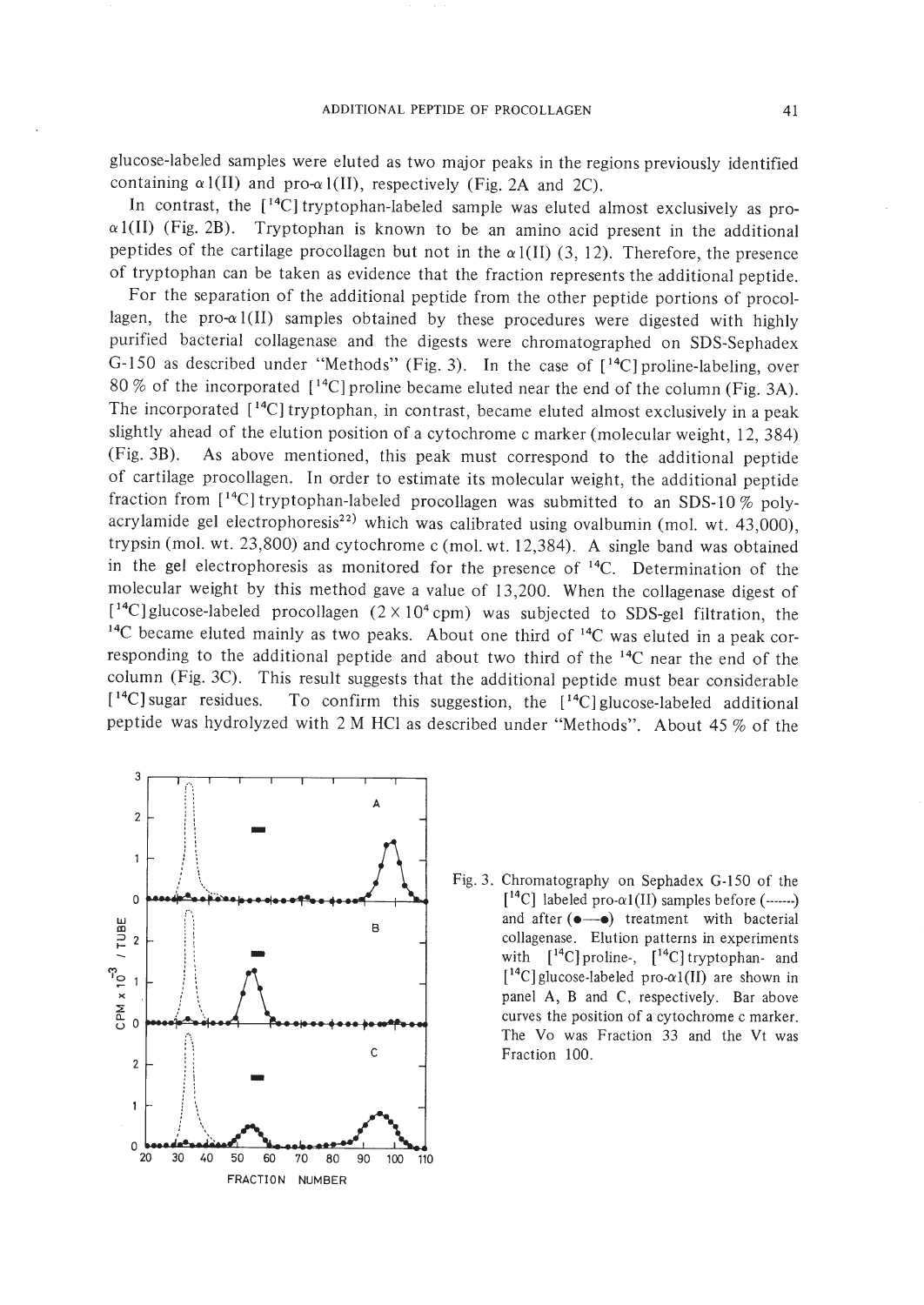$14C$  was recovered in the water washings of Dowex 50-H<sup>+</sup> and Dowex 1-HCO<sub>3</sub> columns. The water washings were concentrated and then analyzed by paper chromatography in 1 butanol-pyridine-water (6:4:3). The  $^{14}C$  was recovered, on paper chromatography, in three fractions corresponding to glucose, galactose and mannose (approximate radioactivity ratio, 3:2:2), respectively (Fig. 4). The zones corresponding to glucose, galactose and mannose were separately eluted from paper strips with water, Iyophilyzed and then subjected to



Fig. 4. Paper chromatography of neutral sugar fractions obtained by acid hydrolysis of the [<sup>14</sup>C] glucose-labeled additional peptide. The following solvent system was used by descending chromatography on Toyo 5lA filter paper (35 cm long): l-butanol-pyridine-water (6:4:3). Radioactivity was detected by counting 0.5 cm strips of paper chromatogram. The peak cor-



phoresis was carried out on a 60 cm strip of Toyo 50 filter paper in 0.05M Peak III  $\qquad \qquad \qquad \qquad$  C  $\qquad \qquad$  II and III are shown in panel A, B and C, respectively. Radioactivity was detected by counting lcm strips of paper electrogram.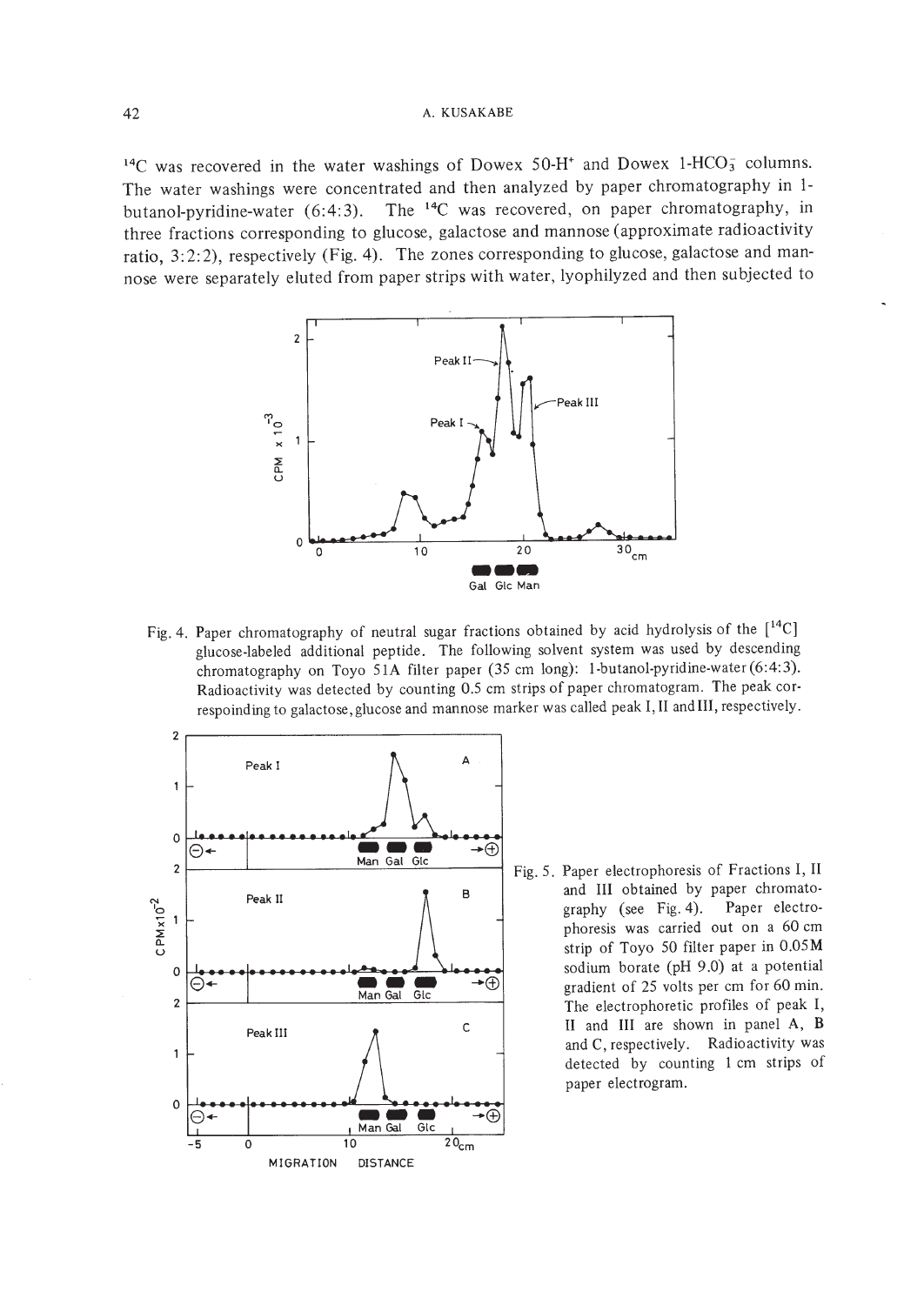paper electrophoresis in 50 mM sodium borate (pH 9.0). The samples corresponding to glucose, galactose and mannose from paper chromatographic strips moved as glucose, galactose and mannose, respectively, on paper electrophoresis (Fig. 5).

An additional amount (35 %) of  $^{14}C$  was recovered by subsequent elution of the Dowex 50 column with 0.3 M HCI ("hexosamine-like material"). When the eluate was successively acid treated (6 M HCl,  $100^\circ$ , 8 hours), N-acetylated<sup>23</sup> and passed through the Dowex 50-H<sup>+</sup> and Dowex 1-HCO<sub>3</sub> columns, more than 85 % of the unlabeled hexosamine carriers were recovered in the water washings as N-acetylhexosamines (as judged by the Morgan-Elson assay and by paper chromatography in the solvent system described above). However, the labeled materials were readily distinguished from the hexosamine carriers in that over 85 % of the 14C was retained in the Dowex columns. Thus, paper chromatography of the water washings indicated that only 70 cpm of  $14C$  were present in the N-acetylglucosamine area. The behavior toward Dowex columns before and after N-acetylation suggests that most, if not all, of the hexosamine-like material may represent amino acids or peptides (or both).

To document clearly the difference in sugar composition between the additional peptide and the  $\alpha$ 1(II) chain, the collagenase-digestible small peptides of  $[^{14}C]$  glucose-labeled procollagen (Fig.3C) were analyzed in a similar way. Only glucose and galactose were obtained from this sanple in an approximate radioactivity ratio of  $1:1$  (Fig. 6).

# DISCUSSION

Dermatosparactic calves, missing procollagen peptidase genetically, are characterized by marked cutaneous fragility due to a defect in intermolecular cross-linkage of collagen.<sup>10,11</sup> Therefore, the procollagen containing the  $NH<sub>2</sub>$ -terminal additional peptide can be easily ex tracted from the calf skin. Furthmayer *et al.* reported that the additional peptide (molecular weight, 19,500) of dermatosparactic skin collagen exhibited a distinct amino acid composition and absence of hydroxyproline and hydroxy lysine. Carbohydrate analyses revealed the presence of 2-3 % hexoses, less than 0.2 % sialic acid and hexosamines in the peptide. 24)



Fig. 6. Paper chromatography of neutral sugar fractions obtained by acid hydrolysis of the  $[14C]$ glucose-labeled  $\alpha$ 1(II). Method was the same as in Fig. 4.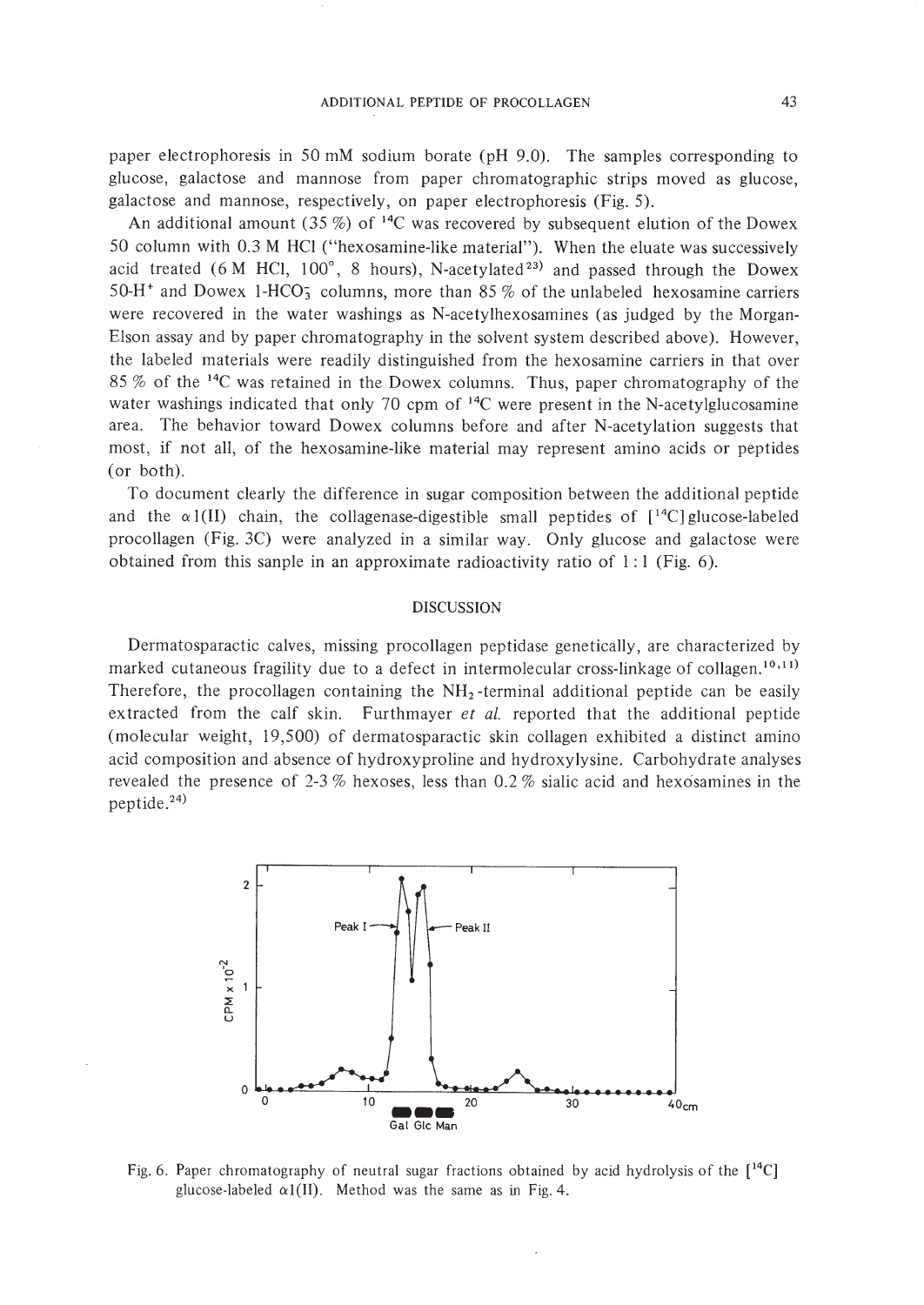The additional peptide of the type I procollagen from healthy animals is also suggested to contain sugar residues as that from the dermatosparactic procollagen. It seems reasonable to assume that the sugar residues of the additional peptide may differ from those in the a-region, depending on the difference in amino acid composition.

The present result indicates clearly that the additional peptide of type II procollagen contains a considerable amount of  $[14C]$  carbohydrate residues. Furthermore, the carbohydrates in the additional peptide are characterized as glucose, galactose, mannose and a small amount of glucosamine.<sup>19,20</sup> Mannose and glucosamine are the components not found in the authentic  $\alpha$ -chain of type II collagen.

The low content of  $[14 \text{ C}]$  glucosamine may be interpreted as being due to the presence of a large glucosamine pool in cartilage cells which may exert an isotope dilution effect.

Clark and Kefalides<sup>24)</sup> have recently reported that isotopically labeled mannose and glucosamine were incorporated into the additional peptide of the procollagen secreted by matrix-free chick embryo tendon cells, and that the peptide contained galactosamine, in addition to glucosamine and mannose. It seems likely therefore that the procollagens from cartilage and tendon are different in regard to the type and composition of sugars attached to the additional peptides. It remains to be determined, however, whether the sugars containing mannose and hexosamines are attached to the  $NH_2$ -terminus or COOH-terminus.

Early studies of procollagen suggested that there was a single noncollagenous domain at the  $NH<sub>2</sub>$ -terminus of each precursor chains.<sup>26)</sup> More recent studies, however, have indicated that there is a noncollagenous peptide extension of the COOH-terminus of the procollagen molecule, in addition to that at the  $NH_2$ -terminus.<sup>2 $\sim$ 4,9)</sup> Thus, Bornstein and colleagues<sup>3)</sup> reported that the procollagen is consisted of three pro- $\alpha$  chains each containing nonhelical  $NH<sub>2</sub>$ -terminal extensions of 20,000 molecular weight and COOH-terminal extensions of about 35,000 molecular weight, and that the interchain disulfide bonds occur exclusively in the COOH-terminal region. More recently, Prockop *et ai. 27)* also reported that tendon and cartilage procollagens contain interchain disulfide bonds in the COOH-terminal additional peptide.

**In** the present study, only the single type of procollagen was obtained by extracting with 4 M guanidine-HCl as described in Methods (Method A). The single type of procollagen thus obtained contained only one additional peptide; thus, the question remains whether the single chain represents a physiological precursor or results from artificial degradation of the native form of procollagen. To obtain further information on this point, the extraction method has been modified as follows: [<sup>14</sup>C] proline-labeled tissues were homogenized in 4 M guanidine-HCl (pH 7.5) containing 50 mM iodoacetamide and extracted with shaking at 37° for 2 hours (Method B).<sup>28)</sup> By using Method B, a triple-stranded procollagen as well as a single-stranded procollagen could be obtained on a Bio-Gel A-5m column chromatography. The former has been shown to contain 2-mercaptoethanol-sensitive disulfide bonds. The 2-mercaptoethanol-reduced molecule of the triple-stranded procollagen was indistinguishable from the single type of procollagen obtained by Method A on SDS-gel electrophoresis. The results suggest that the single procollagen obtained by Method A should contain at least a part of the COOH-terminal additional peptide. Therefore, the glycopeptide with molecular weight of 13,200 is likely to be located in the COOHterminal region. This is consistent with the observation of Duksin and Bornstein<sup>29)</sup> that [<sup>3</sup>H] mannose was incorporated to the COOH-terminal non-helical fragment of type I procollagen.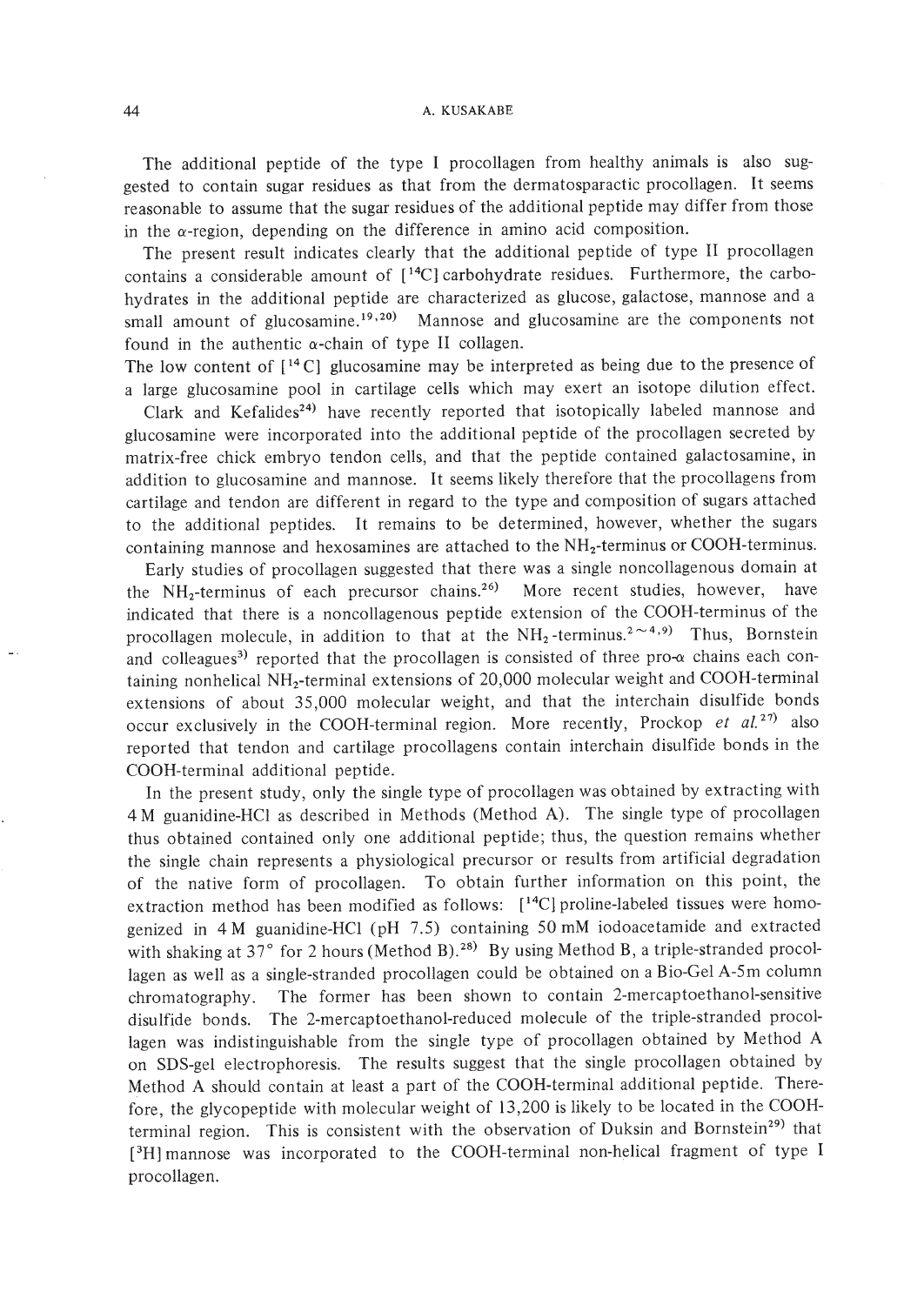### SUMMARY

Labeled procollagens were isolated from  $[$ <sup>14</sup> C] proline-,  $[$ <sup>14</sup> C] tryptophan- and  $[$ <sup>14</sup> C] glucose-labeled cartilages by extraction with 4M guanidine-HCl followed by chromatography on Bio-Gel A-Sm and CM-cellulose.

Each of the procollagen samples was digested with highly purified bacterial collagenase and then chromatographed on Sephadex G-ISO (elution buffer, 0.1 % SDS-20 mM Tris-HCl, pH 7.5). Over 80 % of the incorporated  $[$ <sup>14</sup>C] proline were recovered as small peptides eluted near the end of the column. In contrast, the incorporated  $[$ <sup>14</sup>C] tryptophan was eluted almost exclusively in a peak corresponding to a relatively large peptide (molecular weight, 13,200), indicating that the procollagen had a collagenase-resistant region (i.e. additional peptide) characterized by the presence of tryptophan. The [ 14C] glucose-labeled pro collagen yielded a fraction corresponding to the additional peptide, plus collagenasedigestible small peptides. The results suggest that the additional peptide contains carbohydrate residues. On acid hydrolysis, the additional peptide samples from [<sup>14</sup>C] glucoselabeled pro collagen yielded radioactive glucose, galactose and mannose. Only a small proportion of 14C was recovered in glucosamine fraction. Mannose and glucosamine are the components not found in the authentic  $\alpha$ -chain of type II collagen.

It is concluded that the additional peptide of cartilage procollagen is different from the  $\alpha$ 1(II) chain in amino acid composition and also in the type of sugars attached.

# ACKNOWLEDGEMENT

The author is grateful to Prof. Nobuo Sakamoto for his encouragement and criticism. The author expresses also deep gratitude to Prof. Sakaru Suzuki and Dr. Atsuhiko Oohira, Faculty of Science, Nagoya University, for their valuable advices and discussions.

#### REFERENCES

- 1) Borstein, P., The biosynthesis of collagen, *Ann. Rev. Biochem.,* 43,567, 1974.
- 2) Tanzer, M. L., Church, R. L., Yaeger, 1. A., Wampler, D. E. and Park, E. D., Procollagen: Intermediate forms containing several types of peptide chains and non-collagen peptide extensions at  $NH<sub>2</sub>$ and COOH *ends,Proc. Nat. Acad. Sci. USA* 71,3009, 1974.
- 3) Byers, P. H., Click, E. M., Harper, E. and Bornstein, P., Interchain disulfide bonds in procollagen are located in a large nontriple-herical COOH-terminal domain, *Proc. Nat. Acad. Sci. USA 72,* 3009, 1975.
- 4) Merry, A. H., Harwood, R., Woolley, D. E., Grant, M. E. and Jackson, D. S., Identification and partial characterisation of the non-collagenous amino- and carboxy-terminal extension peptides of cartilage procollagen, *Biochem. Biophys. Res. Commun.,* 71,83, 1976.
- 5) Miller, R. L. and Udenfriend, S., Hydroxylation of proline residues in collagen nascent chains, *Arch. Biochem. Biophys.,* 139, 104, 1970.
- 6) Butler, W. T. and Cunningham, L. W., Evidence for the linkage of a disaccharide to hydroxyiysine in tropocollagen, J. *BioI. Chem.,* 241,3882, 1966.
- 7) Harwood, R., Grant, M. E. and Jackson, D. S., Studies on the glycosylation of hydroxylysine residues during collagen biosynthesis and the subcellular localization of collagen galactosyltransferase and collagen glucosyltransferase in tendon and cartilage cells, *Biochem.* J., 152,291, 1975.
- 8) Harwood, R., Grant, M. E. and Jackson, D. S., The sub-cellular location of inter-chain disulfide bond formation during procollagen biosynthesis by embryonic chick tendon cells, *Biochem. Biophys. Res. Commun.,* 55, 1188, 1973.
- 9) Fessler, L. I., Morris, N. P. and Fessler, J. H., Procollagen: Biological scission of amino and carboxyl extension peptides, *Proc. Nat. Acad. Sci. USA* 72,4905, 1975.